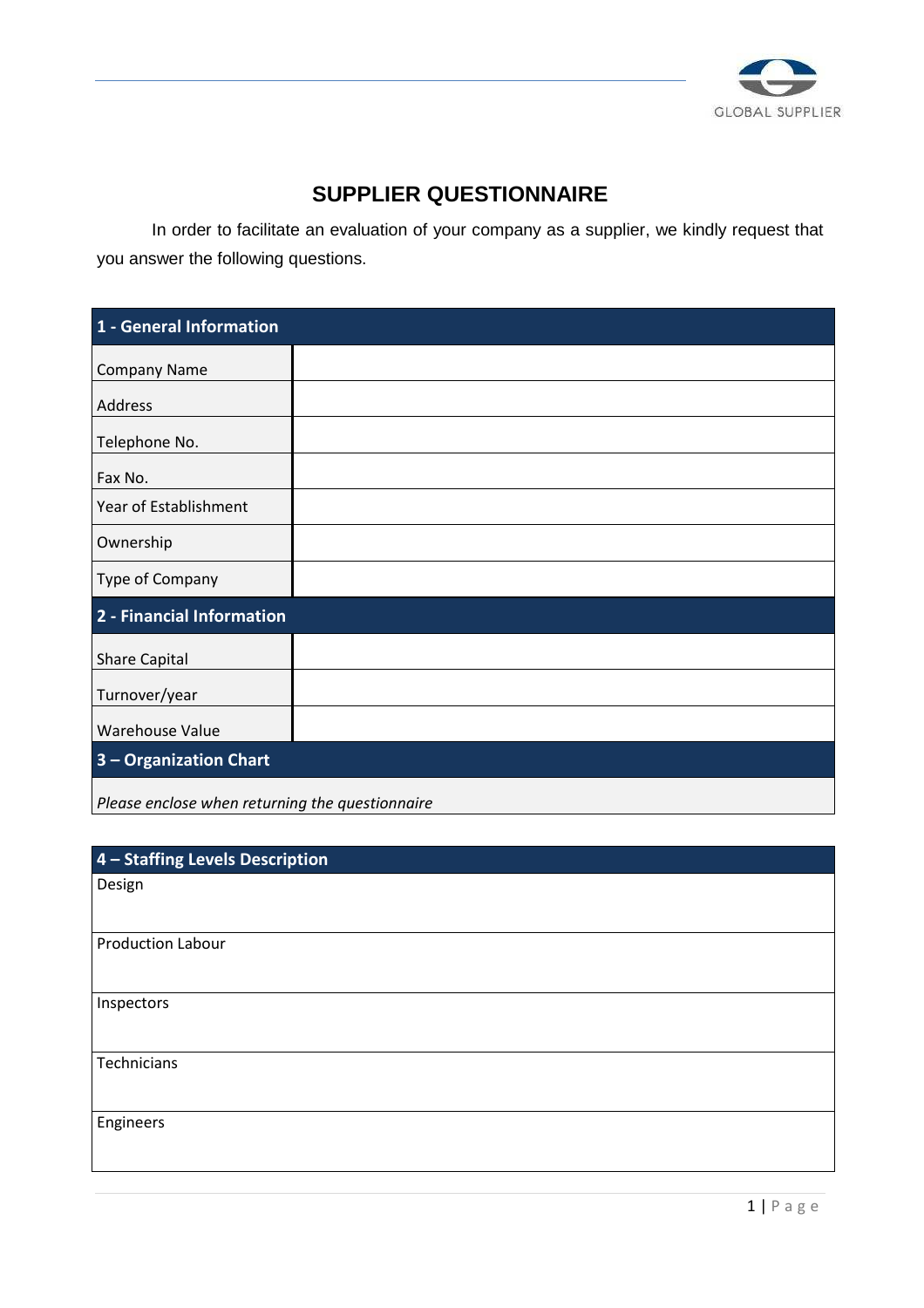

| 5 - Supplier Facilities Description                        |                     |  |  |
|------------------------------------------------------------|---------------------|--|--|
| Production facilities and limitations                      |                     |  |  |
|                                                            |                     |  |  |
| <b>Plant facilities</b>                                    |                     |  |  |
|                                                            |                     |  |  |
| Welding                                                    |                     |  |  |
|                                                            |                     |  |  |
| <b>NDT</b> facilities                                      |                     |  |  |
|                                                            |                     |  |  |
| Types of machines (please enclose list)                    |                     |  |  |
|                                                            |                     |  |  |
| Assembly outdoors and indoors with crane capacity          |                     |  |  |
|                                                            |                     |  |  |
| Testing facilities by discipline                           |                     |  |  |
|                                                            |                     |  |  |
| Surface protection facilities                              |                     |  |  |
|                                                            |                     |  |  |
| Hydraulic assembly testing                                 |                     |  |  |
|                                                            |                     |  |  |
| Electrical / Instrument assembly                           |                     |  |  |
|                                                            |                     |  |  |
| Weighing facilities                                        |                     |  |  |
|                                                            |                     |  |  |
| Shipping facilities:                                       | Quay dept of water: |  |  |
|                                                            |                     |  |  |
| Lifting capacity in ton                                    |                     |  |  |
|                                                            |                     |  |  |
| Distance to nearest Quayside, by road and road limitations |                     |  |  |
|                                                            |                     |  |  |
| Site transport facilities sizes, weight / lifting capacity |                     |  |  |
|                                                            |                     |  |  |
| Office facilities for clients                              |                     |  |  |
|                                                            |                     |  |  |
|                                                            |                     |  |  |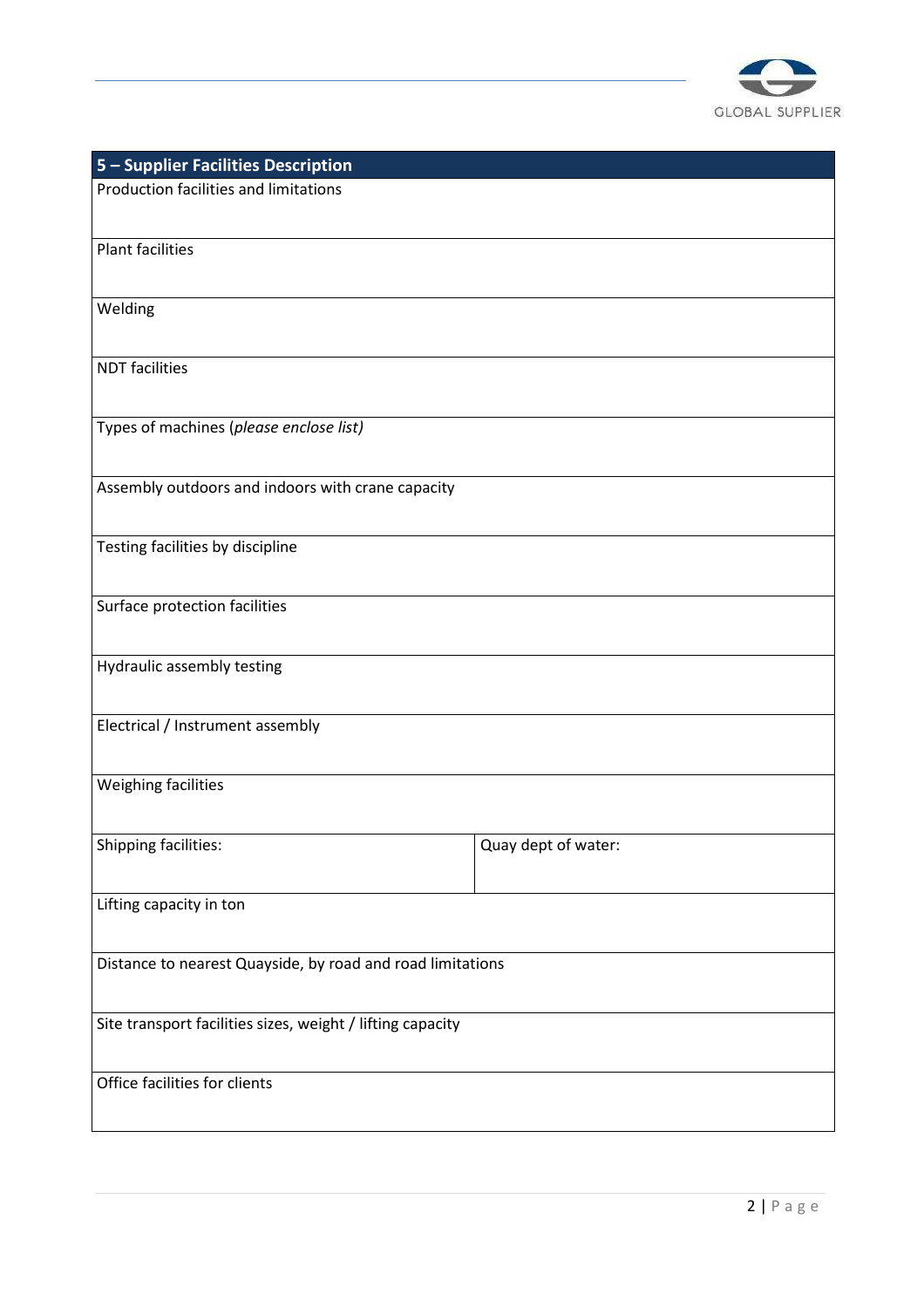

| No.  | QA-Questionnaire                                                                                                                                                                                      | Yes | No | Cooments |
|------|-------------------------------------------------------------------------------------------------------------------------------------------------------------------------------------------------------|-----|----|----------|
| 1    | <b>QA - REQUIREMENTS</b>                                                                                                                                                                              |     |    |          |
| 1.1  | Have you established and implemented a QA-<br>system based on an ISO standard?                                                                                                                        |     |    |          |
| 1.2  | Which ISO standards have you implemented?                                                                                                                                                             |     |    |          |
| 1.3  | Date of implementation?                                                                                                                                                                               |     |    |          |
| 1.4  | If not, which standard?                                                                                                                                                                               |     |    |          |
| 1.5  | Have you appointed a management<br>representative who shall have defined authority<br>and responsibility for ensuring that the<br>requirements of your QA-standard are<br>implemented and maintained? |     |    |          |
| 1.6  | Does the representative have other<br>responsibilities in your company?                                                                                                                               |     |    |          |
| 1.7  | If any, please describe.                                                                                                                                                                              |     |    |          |
| 1.8  | Approval by classification company like ABS or                                                                                                                                                        |     |    |          |
| 2    | <b>DNV</b><br>DOES YOUR QA-SYSTEM INCLUDE<br>PROCEDURES FOR THE FOLLOWING<br><b>ACTIVITIES:</b>                                                                                                       |     |    |          |
| 2.1  | Order review                                                                                                                                                                                          |     |    |          |
| 2.2  | Filing of records from order reviews                                                                                                                                                                  |     |    |          |
| 2.3  | Control and verification of design                                                                                                                                                                    |     |    |          |
| 2.4  | Design changes                                                                                                                                                                                        |     |    |          |
| 2.5  | Document control and document filing                                                                                                                                                                  |     |    |          |
| 2.6  | Purchasing                                                                                                                                                                                            |     |    |          |
| 2.7  | Subcontracting of work                                                                                                                                                                                |     |    |          |
| 2.8  | Quality surveillance                                                                                                                                                                                  |     |    |          |
| 2.9  | Expediting of sub-contractors and suppliers                                                                                                                                                           |     |    |          |
| 2.10 | Assessment of sub-contractors                                                                                                                                                                         |     |    |          |
| 2.11 | Receiving inspection and testing                                                                                                                                                                      |     |    |          |
| 2.12 | In-process inspection and testing                                                                                                                                                                     |     |    |          |
| 2.13 | Final inspection, testing and release                                                                                                                                                                 |     |    |          |
| 2.14 | Control, calibration and inspection of measuring<br>and test equipment                                                                                                                                |     |    |          |
| 2.15 | Maintaining records on testing equipment                                                                                                                                                              |     |    |          |
| 2.16 | Which functions in your organisation are not<br>covered by your QA-system, if any?                                                                                                                    |     |    |          |